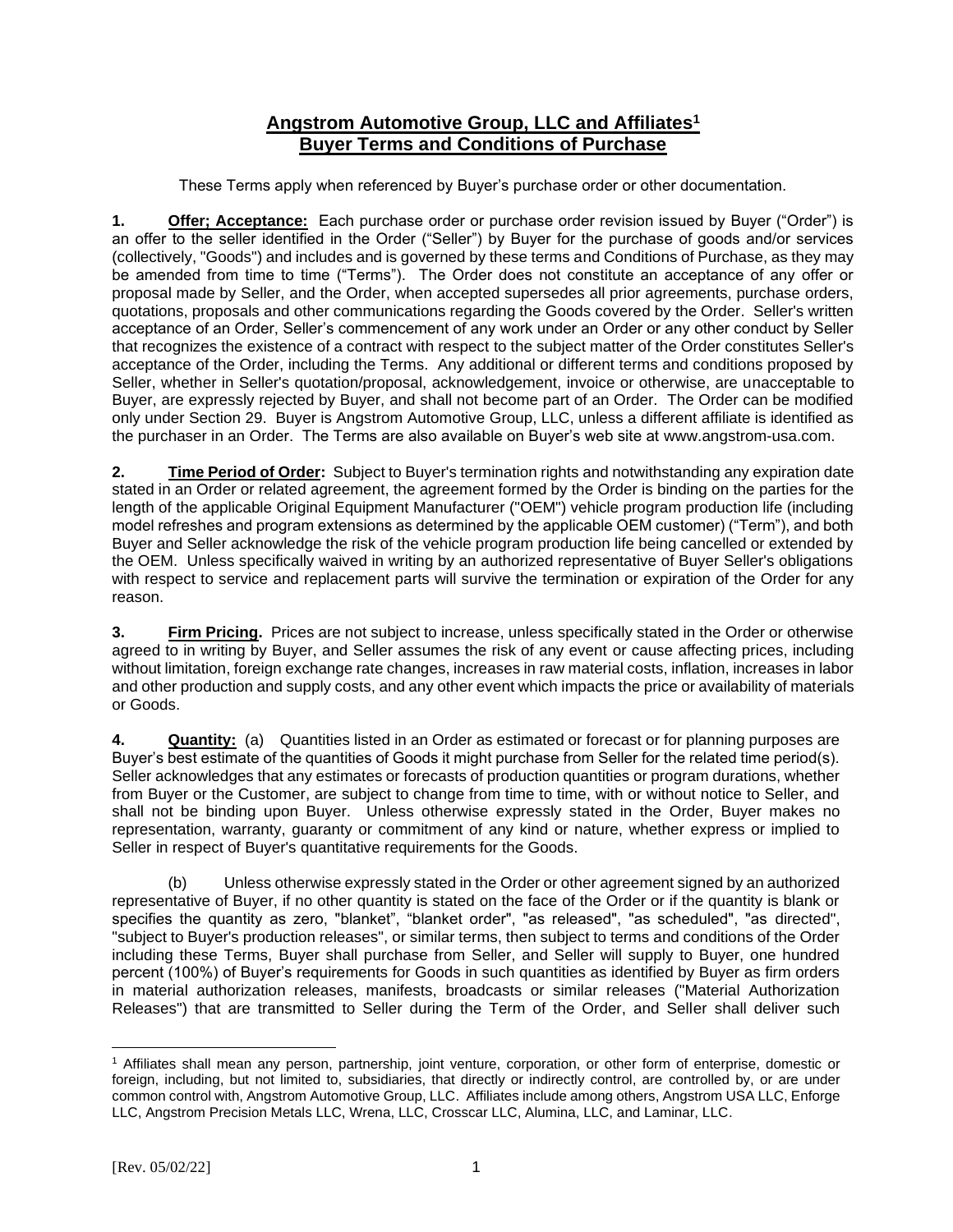quantities on such dates and times at the price and on the other terms specified in the Order. All references herein to an "Order" shall include any related Material Authorization Releases.

(c) Time and quantities are of the essence under an Order. Seller agrees to 100% on-time delivery of the quantities and at the times specified by Buyer, as set forth in an Order and related Material Authorization Releases.

**5. Premium Freight; Related Costs:** (a) Seller pays all premium freight costs over normal freight costs if Seller needs to use an expedited shipping method to meet agreed upon delivery dates due to its own acts or omissions. Seller pays any costs incurred by Buyer, including costs charged by Buyer's Customer(s) to Buyer, as a result of Seller's failure to comply with shipping or delivery requirements. (b) Buyer is not liable for premium freight costs, unless specifically agreed to in advance, in writing, by Buyer.

**6. Packaging; Marking; Shipping; Disclosure; Special Warnings or Instructions:** (a) Seller agrees to: properly pack, mark and ship Goods in accordance with the requirements of Buyer, the involved carriers and the country of destination. Seller will reimburse Buyer for any liabilities, expenses and costs incurred as a result of improper packing, marking, routing, shipping or any other noncompliance with the requirements of this Section 6.

**7. Inspection; Non-Conforming Goods/Services; Audit:** (a) Buyer may inspect the Goods during any stage of their manufacture, construction, preparation, delivery or completion. Buyer and Buyer's customers shall have the right to enter onto Seller's premises at reasonable times to inspect the facility, Goods, materials, any of Buyer's property covered by a Purchase Order and any supporting documentation. At Buyer's request, Seller shall submit production and quality test reports and related data necessary for inspection.

(b) Buyer, in addition to any other remedies that it may have, at its option may reject and return at Seller's risk and expense, or retain and correct, Goods that fail to conform to the requirements of a Purchase Order even if the nonconformity does not become apparent until the manufacturing or processing stage. Seller will reimburse Buyer for any and all expenses resulting from or related to the rejection, correction or containment of any nonconforming Goods. Rejected Goods shall be removed by the Seller at its expense and at its risk. Buyer's acceptance of the Goods shall not, under any circumstance, be deemed a waiver with respect to breach of Seller's warranties, latent defects in the Goods or misrepresentations of Seller.

**8. Payment:** Payment shall be made as set forth in the Order. If not otherwise specified, Buyer's payment will be made by day Net 60.

**9. Changes:** (a) Buyer shall have the right to make or cause Seller to make any changes, additions or alterations in the quantities, destination(s), specifications, drawings, manufacture, design or delivery schedules related to Seller's supply of the Goods. If any such changes affect Seller's costs or timing, Buyer may, in its sole discretion, adjust the price or time for performance where the Seller's direct costs are materially affected by such changes as substantiated by documentation in such form and detail as Buyer may request. If any such change results in a decrease in Seller's direct costs, the price of the Goods may, at Buyer's discretion, be adjusted accordingly. Any request by Seller arising under this Section 9 for an adjustment in price or terms must be made within thirty (30) days of the change or modification directed by Buyer hereunder. All changes in price or terms and adjustments hereunder must be in writing and signed by an authorized Buyer representative.

(b) Seller will not make any change to the design, manufacturing process, manufacturing location(s), raw materials purchased component parts, packaging, marking, shipping methods and/or the date or place of delivery of the Goods unless done pursuant to Buyer's written instructions or with Buyer's prior written approval.

**10. Warranties:** (a) Seller expressly warrants and guarantees to Buyer, Buyer's successors, assigns and customers, and the users of Buyer's products, that all Goods delivered to Buyer will, during the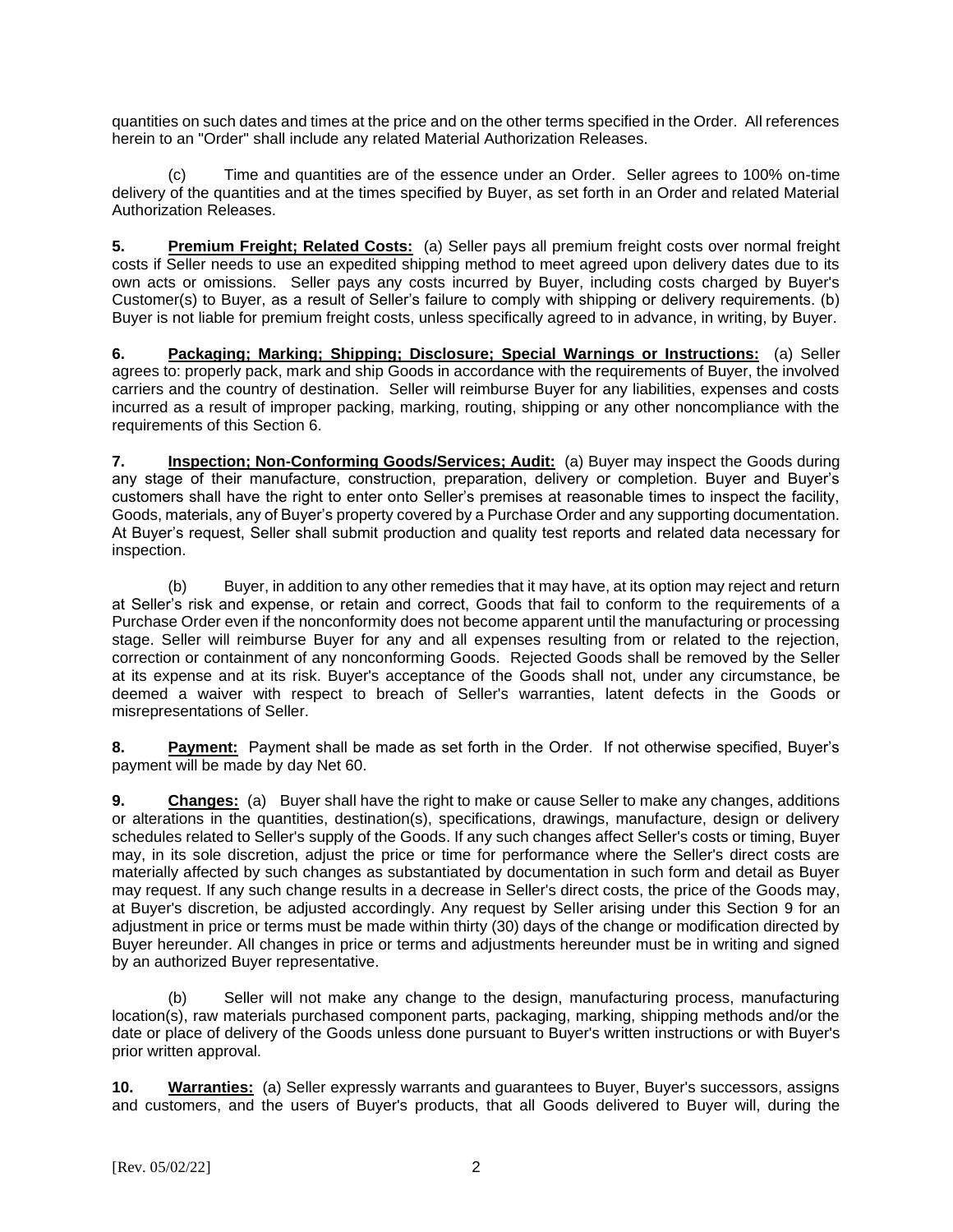Warranty Period defined below: (i) conform to the specifications, standards, drawings, instructions, advertisements, statements on containers or labels, descriptions and samples; (ii) be free from defects in material and workmanship and shall be new and of the highest quality; (iii) be free and clear of any liens, encumbrances and any actual or claimed patent, copyright or trademark infringement; (iv) be merchantable, safe and fit for. Buyer's intended purposes, which purposes have been communicated to Seller; (v) be adequately contained, packaged, marked and labeled; and (vi) be manufactured in compliance with all applicable laws, regulations or orders as well as any applicable agency or association standards. All services performed by Seller shall be performed in a competent, workmanlike manner. These warranties shall be in addition to all other warranties, express, implied or statutory. These warranties shall survive inspection, test, delivery, acceptance, use and payment by Buyer and shall inure to the benefit of Buyer, its successors, assigns, customers and the users of Buyer's products. These warranties may not be limited or disclaimed by Seller. Buyer's approval of Seller's design, material, process, drawing, specifications or the like shall not be construed to relieve Seller of the warranties set forth herein, nor shall a waiver by Buyer of any drawing or specification request for one or more articles constitute a waiver of any such requirements for the remaining articles to be delivered hereunder unless so stated by Buyer in writing.

(b) Notwithstanding the expiration of the Warranty Period, Seller will indemnify and hold Buyer harmless with respect to the cost of any voluntary or involuntary recall campaigns and other corrective service actions that, in Buyer's reasonable judgment, are required to rectify non-conformities in the Goods that are the result of a breach of the foregoing warranties, or which would have been a breach of the foregoing warranty had the non-conformity been discovered during the Warranty Period, whether such recall campaigns are mandated by any governmental entity, Buyer's customers or by Buyer. In addition, in the event that any defect in material and/or workmanship appears in the Goods within the warranty period, Seller shall either repair or replace the Goods for manufacture at its cost. If Buyer repairs such defective Goods for manufacture and claims the cost of repair, Seller shall pay the direct and indirect cost of repairing the Goods to Buyer. If Buyer would rather receive new Goods instead of repairing the defective Goods, Seller shall provide Buyer new defect-free Goods at no cost to Buyer. All costs for transportation of the Goods for manufacture in question, insurance charges and custom duties shall be borne by Seller.

(c) "Warranty Period" shall mean the longer of the following time periods: (i) 18 months from the day of first use of the Goods by Buyer or acceptance by Buyer, whichever occurs later; or (ii) if the Goods are utilized in new vehicles by Buyer or Buyer's customer, the Warranty Period will continue for the same periods as the new vehicle warranty period offered to retail purchasers in the country in which the vehicle is sold. For Goods purchased by Buyer as service and replacement parts, the Warranty Period will be the longer of the following time periods: (i) twelve months from delivery to Buyer's customer or (ii) the remainder of the warranty period on the vehicle on which the part is installed as a service or replacement part. Notwithstanding the foregoing, Seller agrees to waive the expiration of the Warranty Period in the event there are failures or defects discovered after the Warranty Period of a significant nature or in a significant portion of the Goods, or a defect is discovered which, in Buyer's opinion, constitutes a threat of damage to property or to the health and safety of any person.

(d) Defective Goods will be held by Buyer for disposition in accordance with Seller's instructions and at Seller's risk. Seller's failure to provide written instructions within ten (10) days, or such shorter period as may be commercially reasonable under the circumstances, after notice of nonconformity shall entitle Buyer, at Buyer's option, to charge Seller for storage and handling, or to dispose of the Goods, without liability to Seller.

**11. Supplier Quality:** (a) Seller shall conform to industry standards as it pertains to quality assurance, material record retention, control of nonconforming material and customer notifications as established by the Buyer and Buyer's direct or indirect Customer(s). The seller, without limitation, shall remain in compliance and registration to quality standards ISO 9001:2015 with the ultimate goal to achieve IATF16949:2016. The following sequence should be applied to achieve this requirement:

1) certification to ISO 9001 through third-party audits.

2) certification to ISO 9001 with compliance with Minimum Automotive Quality Management System Requirements for Sub-Tier Suppliers [MAQMSR] or equivalent through second party audits.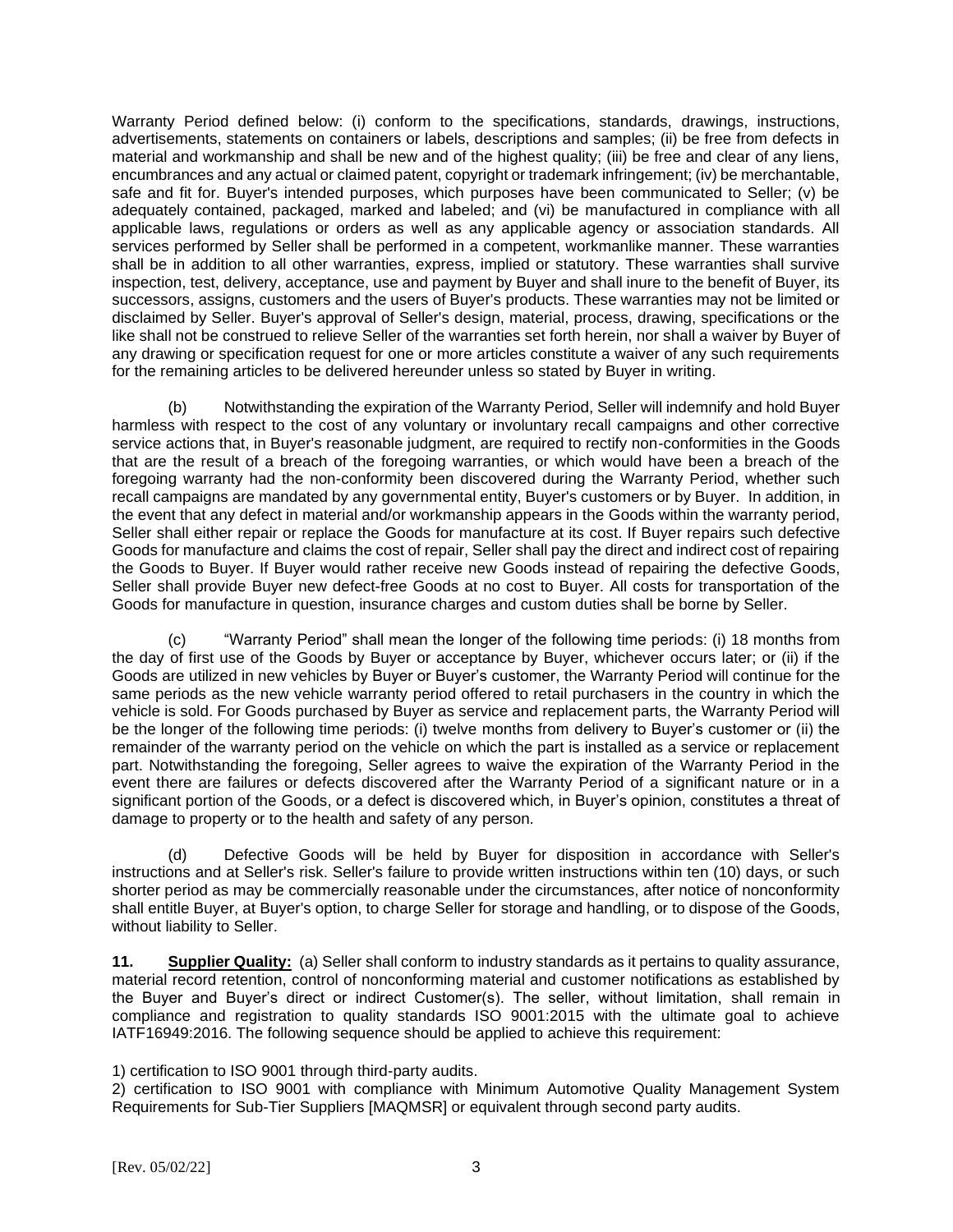3) certification to ISO9001 with compliance to IATF 16949 through second-party audits. 4) certification to 16949 through third-party audits (valid third-party certification of the supplier to IATF 16949 by an IATF-recognized certification body).

(b) Seller agrees to meet the full requirements of industry Production Part Approval Processes (PPAP) using recognized AIAG standards as specified by the Buyer and (as applicable) Buyer's Customer(s) and agrees to present this information to Buyer upon request, per the level requested.

(c) It is incumbent upon the seller to inform any and all applicable parties including the customer of all suspect or nonconforming material whether currently in use or in transit to the customer. Use and/or delivery of nonconforming material by the seller shall require at a minimum, a written and approved deviation by the customer. All suspect and nonconforming material is subject to quarantine and Third-Party inspection.

**12. Remedies:** The rights and remedies reserved to Buyer in an Order shall be cumulative with and additional to all other or legal or equitable remedies and in addition to any other rights or remedies provided by law or equity. A waiver by Buyer of any right or remedy shall not affect any rights or remedies subsequently arising under the same or similar clause. Buyer shall not under any circumstances be liable to Seller for any punitive, exemplary, incidental, consequential or special damages. Seller will reimburse Buyer for any incidental or consequential or other damages (including lost profits) caused or required in the reasonable judgment of Buyer or Buyer's Customer(s) by Seller's breach or by nonconforming Goods, including but not limited to costs, expenses and losses incurred or suffered directly or indirectly by Buyer or its Customer(s): (a) in inspecting, sorting, handling, reworking, repairing or replacing the nonconforming Goods, (b) resulting from production interruptions, (c) conducting recall campaigns, customer field service actions or other corrective service actions, or (d) resulting from personal injury (including death) and/or property damage caused by the nonconforming Goods. Buyer's damages include attorneys' fees and other professional fees, settlements and judgments incurred by Buyer and other costs associated with Buyer's administrative time, labor and materials. In any action brought by Buyer to enforce Seller's obligations in connection with the production and delivery of Goods or transition support, or for possession of property, the parties agree that Buyer does not have an adequate remedy at law and Buyer is entitled to specific performance of Seller's obligations, plus Buyer's reasonable attorneys' fees.

**13. Indemnity, Remedies, Infringement, Intellectual Property:** (a) To the fullest extent permitted by applicable law, Seller agrees to indemnify, hold harmless and defend Buyer and their directors, officers, employees, agents and customers ("Indemnitees") from and against any loss, liabilities, costs, expenses, suits, actions, claims, and all other obligations and proceedings, including without limitation all judgments rendered against, and all fines and penalties imposed upon Indemnitees, and all legal fees, other professional fees, and costs ("Liabilities") that are in any way related to Seller's performance or obligations under a Purchase Order, including claims arising out of a breach hereof, warranty claims, product recall claims, product liability claims, injuries to persons, including death or damage to property caused by Seller, its employees, agents, subcontractors, or in any way attributable to the performance of Seller. Seller's obligation to defend and indemnify will apply regardless of whether the claim arises in tort, negligence, contract, warranty, strict liability or otherwise except for claims that arise as a result of the gross negligence or willful misconduct by Buyer. Buyer has the right to be represented by and actively participate through its own counsel in the defense and resolution of any indemnification matters, at Seller's expense. The indemnification obligations of Seller set forth in this Agreement, including this Section, are independent of and in addition to any insurance and warranty obligations of Seller.

(b) Seller agrees: (a) to defend, hold harmless and indemnify Indemnitee from and against all Liabilities and other types of claims, including suits and claims brought by a third party, arising out of actual or alleged infringement of any type of intellectual property related to the Goods in question, direct or contributory infringement or inducement to infringe any patent, trademark, copyright or industrial design right or other proprietary right (including misuse or misappropriation of trade secret) and against any resulting damages or expenses, including legal fees, other professional fees, and costs, settlements and judgments arising in any way in relation to Goods procured or provided by Seller, including such claims where Seller has provided only part of the Goods, and Seller expressly waives any claim against Buyer that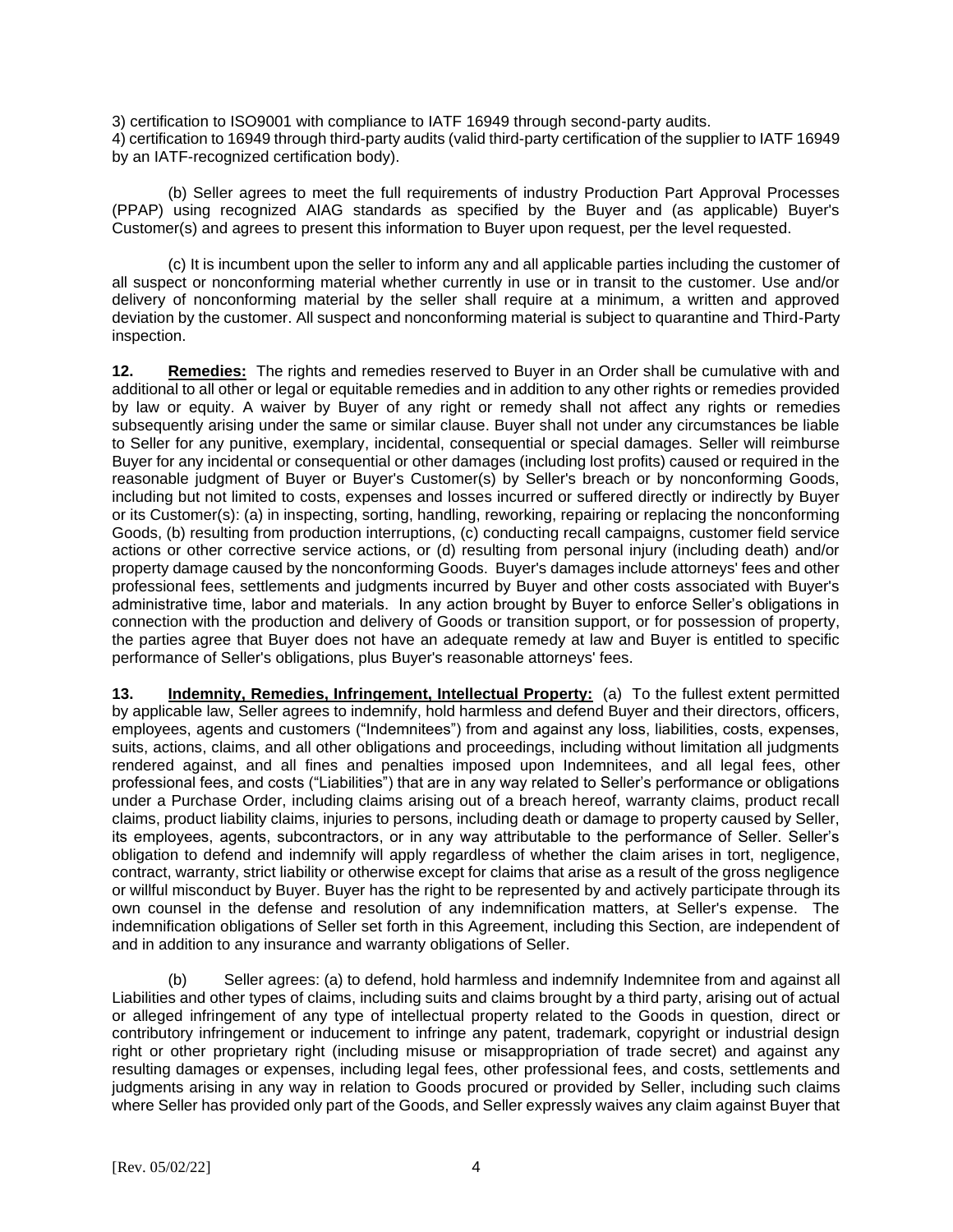such infringement arose out of compliance with Buyer's specifications and/or that relates to a third party claim; (b) that Buyer and its customers have the worldwide, royalty free, fully paid up, irrevocable right to repair, reconstruct, or rebuild the Goods procured or provided by Seller; and (c) that Goods or subcomponents thereof based on Buyer's designs, drawings or specifications shall not be used for Seller's own use or sold or provided to third-parties without Buyer's express written consent

(c) Except as expressly agreed by Buyer in a signed writing, all Goods and other deliverables provided under the Purchase Order, and all related intellectual property rights, are owned solely by Buyer. At no additional cost, Seller agrees to grant and hereby grants to Buyer a worldwide, royalty free, fully paid up, transferable, irrevocable license to use any intellectual property owned by Seller that is necessary or incidental to the reasonably intended use or application of the Goods.

**14. Compliance with Laws; Related Matters:** Seller, and any Goods supplied by Seller, shall comply with all applicable laws, including rules, regulations, orders, conventions, ordinances and standards, that relate to the contents, source of contents, manufacture, labeling, transportation, importation, exportation, licensing, approval, certification or purchase or sale of the Goods, including without limitation laws relating to environmental matters, hiring, wages, hours and conditions of employment, subcontractor selection, discrimination, occupational health or safety, conflict minerals and motor vehicle safety, as well as applicable anti-bribery laws including without limitation the U.S. Foreign Corrupt Practices Act as amended from time to time. Each Order incorporates by reference all clauses required by these laws. All materials used by Seller in the Goods or in their manufacture shall satisfy current governmental and safety constraints on restricted, toxic and hazardous materials as well as environmental, electrical and electromagnetic considerations that apply to the country of manufacture, sale or destination. Seller will indemnify Buyer against and hold Buyer harmless from any liability claims, demands or expenses (including attorney's fees and other professional fees, settlements and judgments) relating to Seller's noncompliance. Seller and its employees will abide by applicable ethics policies of Buyer and its Customers, or Seller's own equivalent ethics policy.

**15. Review of Financial Condition; Insolvency; Related Matters:** (a) Buyer, or a third party designated by and acting on behalf of Buyer, may at any time review the overall financial condition of Seller and its affiliates, and Seller shall fully cooperate in such review and shall make its financial managers available for discussions during reasonable business hours. Buyer and any such third party shall keep confidential any non-public information about Seller obtained in such financial review.

(b) Seller agrees that if Seller experiences any delivery or operational problems, Buyer may, but is not required to, designate a representative to be present in Seller's applicable facility to observe Seller's operations.

(c) An Order may be terminated immediately by Buyer without liability to Seller for any of the following events, or any other comparable events, and Seller shall reimburse Buyer for all costs incurred by Buyer in connection with any of the following, including but not limited to all attorney's and other professional fees: (1) Seller becomes insolvent (including if Seller is unable to pay its debts as they come due in the ordinary course of business, or if Seller's liabilities exceed its assets as fairly valued), (2) Seller files a voluntary petition in bankruptcy, (3) an involuntary petition in bankruptcy is filed against Seller, (4) a receiver or trustee is appointed for Seller, (5) Seller needs accommodations from Buyer, financial or otherwise, in order to meet its obligations under the Order, (6) Seller executes an assignment for the benefit of creditors or (7) Seller is unable promptly to provide Buyer with adequate assurance of Seller's financial capability to perform any of Seller's obligations under the Order on a timely basis. In the event that the Order is not terminated in accordance with the immediately preceding sentence, upon the occurrence of an event described in the immediately preceding sentence, Buyer may make equitable adjustments in the price and/or delivery requirements under the Order as Buyer deems appropriate to address the change in Seller's circumstances, including Seller's continuing ability to perform its obligations regarding warranty, nonconforming Goods or other requirements under the Order.

**16. Termination for Breach or Nonperformance:** (a) Buyer reserves the right to terminate all or any part of an Order, or any other Order or agreement between Buyer or Buyer's affiliate(s) and Seller or Seller's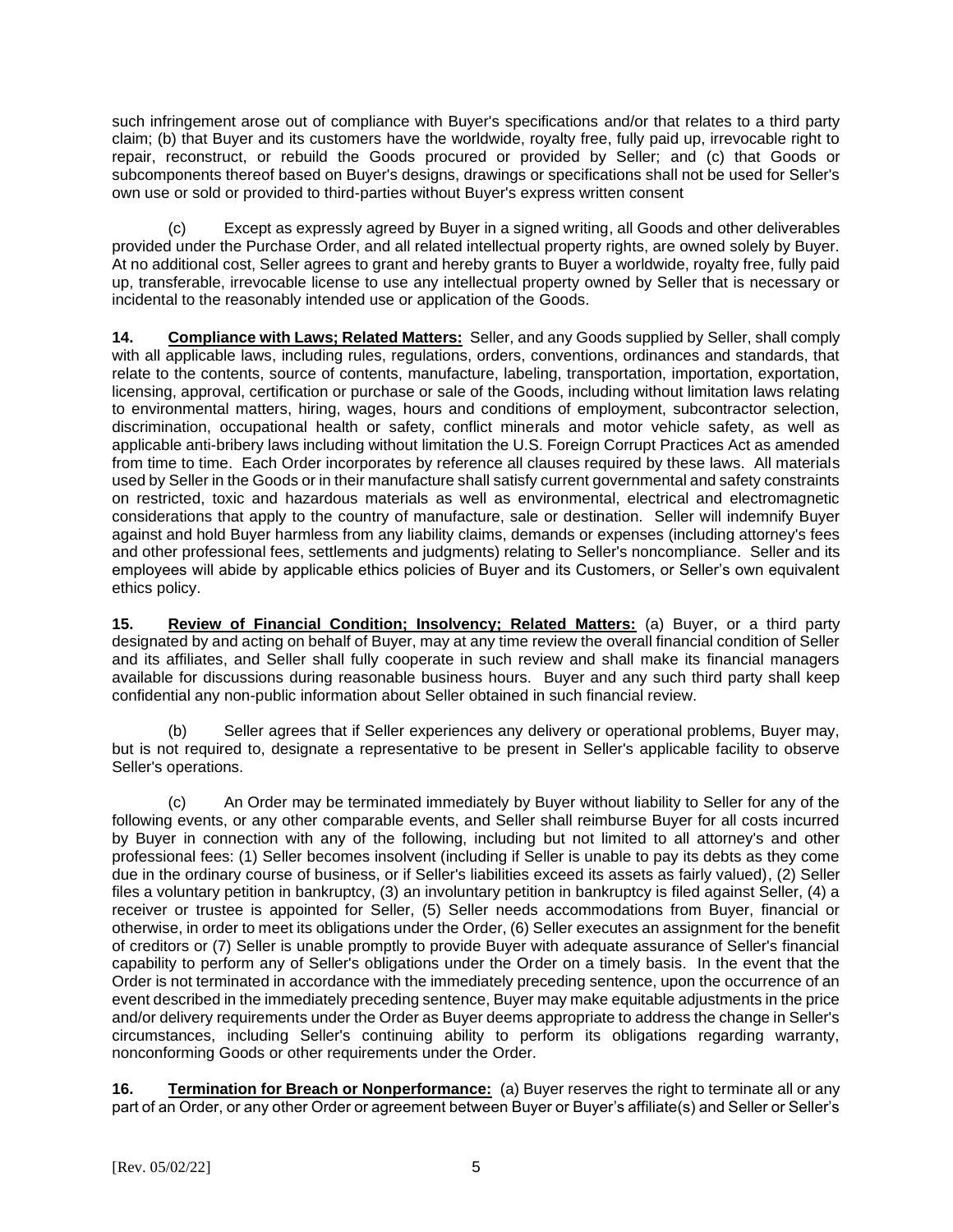affiliate(s), without liability to Seller and Seller's affiliate(s), (1) if Seller: (a) repudiates, breaches or threatens to breach any of the terms of the Order, including without limitation Seller's warranties, (b) fails to perform or threatens not to perform services or deliver Goods as specified by Buyer, (c) fails to make progress or to meet reasonable quality requirements so as to endanger timely and proper completion or delivery of Goods and does not correct the failure or breach within ten (10) days (or such shorter period of time if commercially reasonable under the circumstances) after receipt of written notice from Buyer specifying the failure or breach, (d) sells or transfers, or offers to sell or transfer, a substantial portion of its assets used for the production of Goods for Buyer, or merges or offers to merge (or sells or exchanges or offers to sell or exchange an amount of its stock or other equity interests) that would result in a change in control of Seller, or (e) fails to remain competitive with respect to quality, technology, delivery and pricing of the Goods, or (2) if Seller or Seller's affiliate repudiates, breaches or threatens to breach any of the terms of any other Order or agreement between Buyer or Buyer's affiliate(s) and Seller or Seller's affiliate(s). Seller shall notify Buyer within ten (10) days after entering into any negotiations that could lead to the situation specified in subsection (d) above; upon Seller's request, Buyer will enter into an appropriate nondisclosure agreement related to information disclosed to Buyer in relation to such transaction.

(b) Upon termination under Sections 15 and 16, Buyer shall have no further obligations, monetary or otherwise, to Seller and such termination is without prejudice to any claims that Buyer may have against Seller.

(c) Seller may terminate the Order only for non-payment of the purchase price for Goods which are sixty (60) or more days past due and material in amount, and then only if: (1) Seller first provides Buyer written notice specifying the amounts past due (including the relevant Order and invoice numbers and date) and Seller's intent to terminate the Order if the past due amount is not paid; and (2) Buyer, within sixty (60) days of such notice, does not either: (A) pay the past due amounts, or (B) notify Seller that the amounts claimed to be unpaid are disputed by Buyer. Seller may not terminate or cancel the Order for any reason except as permitted under this Section. Seller may not suspend performance of the Order for any reason.

**17. Termination for Convenience:** (a) In addition to any other rights of Buyer to cancel or terminate an Order, Buyer may, at its option, upon at least thirty (30) days' written notice, or, if applicable, such shorter period as may be required by Buyer's Customer, and in its sole discretion, terminate all or any part of an Order at any time and for any reason, and notwithstanding the existence of an Excusable Delay under Section 19 below. If, after termination by Buyer pursuant to Section 15, 16 and/or 19, it is determined that such termination was not authorized thereunder, the rights and obligations of Buyer and Seller will be the same as if the termination were for convenience pursuant to this Section 17.

(b) Upon receipt of and consistent with a notice of termination under Sections 15, 16 and 17 and unless otherwise directed by Buyer, Seller will: (i) terminate promptly all work under the Order on the effective date of termination, (ii) transfer title and deliver to Buyer the finished Goods, the work in process, and the parts and materials which Seller reasonably produced or acquired according to the quantities ordered by Buyer and in accordance with the terms and conditions of the Order and which Seller cannot use in producing Goods for itself or for others, (iii) verify and settle any claims by subcontractors for actual costs incurred directly and made unrecoverable by the termination and ensure the recovery of materials in subcontractor's possession, (iv) take actions reasonably necessary to protect property in Seller's possession in which Buyer has an interest until disposal instruction from Buyer has been received, and (v) upon Buyer's reasonable request, cooperate with Buyer in transferring the production of Goods to an Alternate Supplier, including as described in Section 18.

(c) Upon termination by Buyer under this Section 17, Buyer will be obligated to pay Seller only the following: (i) the Order price for all finished Goods in the quantities ordered by Buyer that conform to the requirements of the Order and for which Seller has not been paid, (ii) Seller's reasonable actual cost of work-in-process and the parts and materials transferred to Buyer in accordance with subsection (b)(ii) above, (iii) Seller's reasonable actual costs of settling regarding its obligations to subcontractors required under the Order, to the extent directly caused by termination, but limited to the amount of any firm quantities of Goods and raw materials / components specified in related Material Releases issued by Buyer and then outstanding; (iv) Seller's reasonable actual cost of carrying out its obligation under subsection (b)(iv), and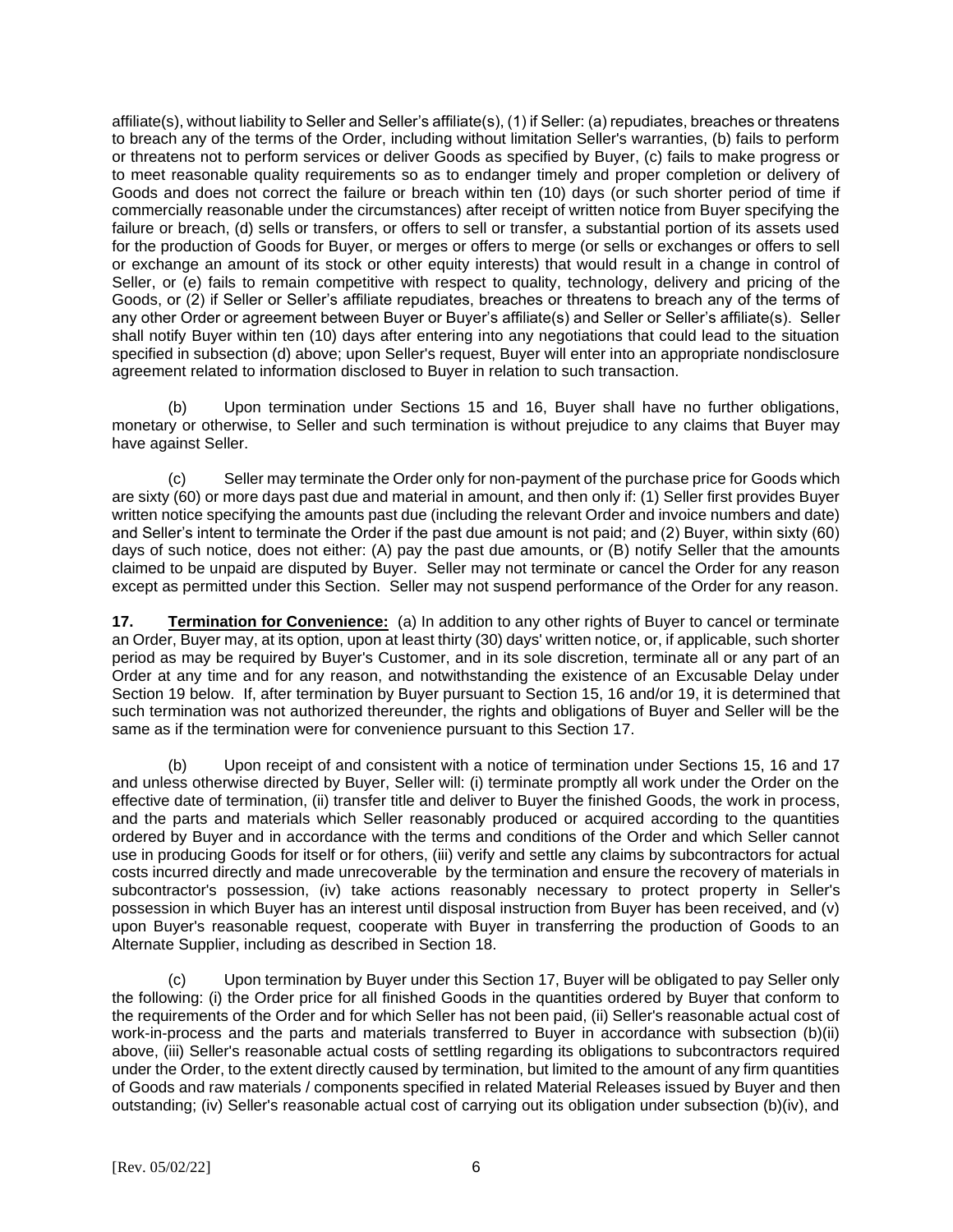(v), if applicable, amounts due in connection with Transition Support under Section 18. Notwithstanding any provision to the contrary, Buyer shall have no obligation for and shall not be required to make payments to Seller, directly or on account of claims by Seller's subcontractors, for loss of anticipated profit, unabsorbed overhead, interest on claims, product development and engineering costs, tooling, equipment, facilities and equipment rearrangement costs or rental, unamortized capital or depreciation costs, finished Goods, work-in-process or raw materials that Seller fabricates or procures in amounts that exceed those authorized in the Material Authorization Releases, or general administrative burden charges from termination of the Order, unless otherwise expressly agreed to in writing by Buyer in a separate Order issued by Buyer.

(d) Buyer's obligation upon termination under this Section 17 shall not exceed the obligation Buyer would have had to Seller in the absence of termination.

Seller will furnish to Buyer, within one (1) month after the date of termination under this Section 17 (or such shorter period as may be required by Buyer's Customer), its termination claim, which shall consist exclusively of the items of Buyer's obligation to Seller that are listed in subsection 17(c) above. Buyer may audit Seller's records before or after payment to verify amounts requested in Seller's termination claim. Buyer shall evaluate and make a final business decision with respect to such termination claim.

**18. Transition of Supply:** (a) The Buyer and Seller acknowledge and agree that, where the Goods represent materials or components that will be incorporated into or used in the production of Goods that will be incorporated into motor vehicles, any disruption in the supply of Goods would materially and irreparably harm Buyer and Buyer's customers and that any resourcing of the Goods by Buyer to an alternative source would require significant time, effort, cost and resources. Accordingly, in the event the Order expires or is terminated by either party for any reason, in whole or in part, and/or Buyer decides to change to an alternate source of Goods (including but not limited to a Buyer-owned or -operated facility) ("Alternative Supplier"), Seller will cooperate in the transition of supply, including the following (collectively, "Transition Support"): (i) Seller will continue production and delivery of all Goods as ordered by Buyer, at the prices and other terms stated in the Order, without premium or other condition, during the entire period reasonably needed by Buyer to complete the transition to the alternative supplier(s), such that Seller's action or inaction causes no interruption in Buyer's ability to obtain Goods as needed; (ii) at no cost to Buyer, Seller will (A) promptly provide all requested information and documentation regarding and access to Seller's manufacturing process, including on-site inspections, bill-of-material data, tooling and process detail and samples of Goods and components; (B) will provide all notices necessary or desirable for Buyer to resource the Order to an Alternative Supplier; (C) when requested by Buyer, will return to Buyer all Buyer's Property in as good condition as when received by Seller (reasonable wear and tear excepted; and (D) will comply, and cause Seller's subcontractors to comply, with Seller's obligations under these Terms and (iii) subject to Seller's reasonable capacity constraints, Seller will provide special overtime production, storage and/or management of extra inventory of Goods, extraordinary packaging and transportation and other special services (collectively, "Transition Support") as expressly requested by Buyer in writing.

(b) If the transition occurs for reasons other than Seller's termination or breach, Buyer will, at the end of the transition period, pay the reasonable, actual cost of Transition Support as requested and incurred, provided that Seller has advised Buyer prior to incurring such amounts of its estimate of such costs.

**19. Excusable Delays:** (a) Any delay or failure of either party to perform its obligations shall be excused if it is caused by an extraordinary event or occurrence beyond the control of the non-performing party and without the non-performing party's fault or negligence, such as acts of God, fires, floods, windstorms, explosions, riots, acts of terrorism, natural disasters and wars (hereafter an "Excusable Delay"). Neither Seller's inability to perform as a result of Seller's insolvency or financial condition nor Seller's nonperformance due to a change in price or availability of raw materials or components based on market conditions shall constitute an Excusable Delay. In addition, labor disruptions, strikes, lockouts and slowdowns affecting Seller's facilities shall not give rise to Excusable Delays hereunder. Prior to the expiration of any directly related labor contract of Seller.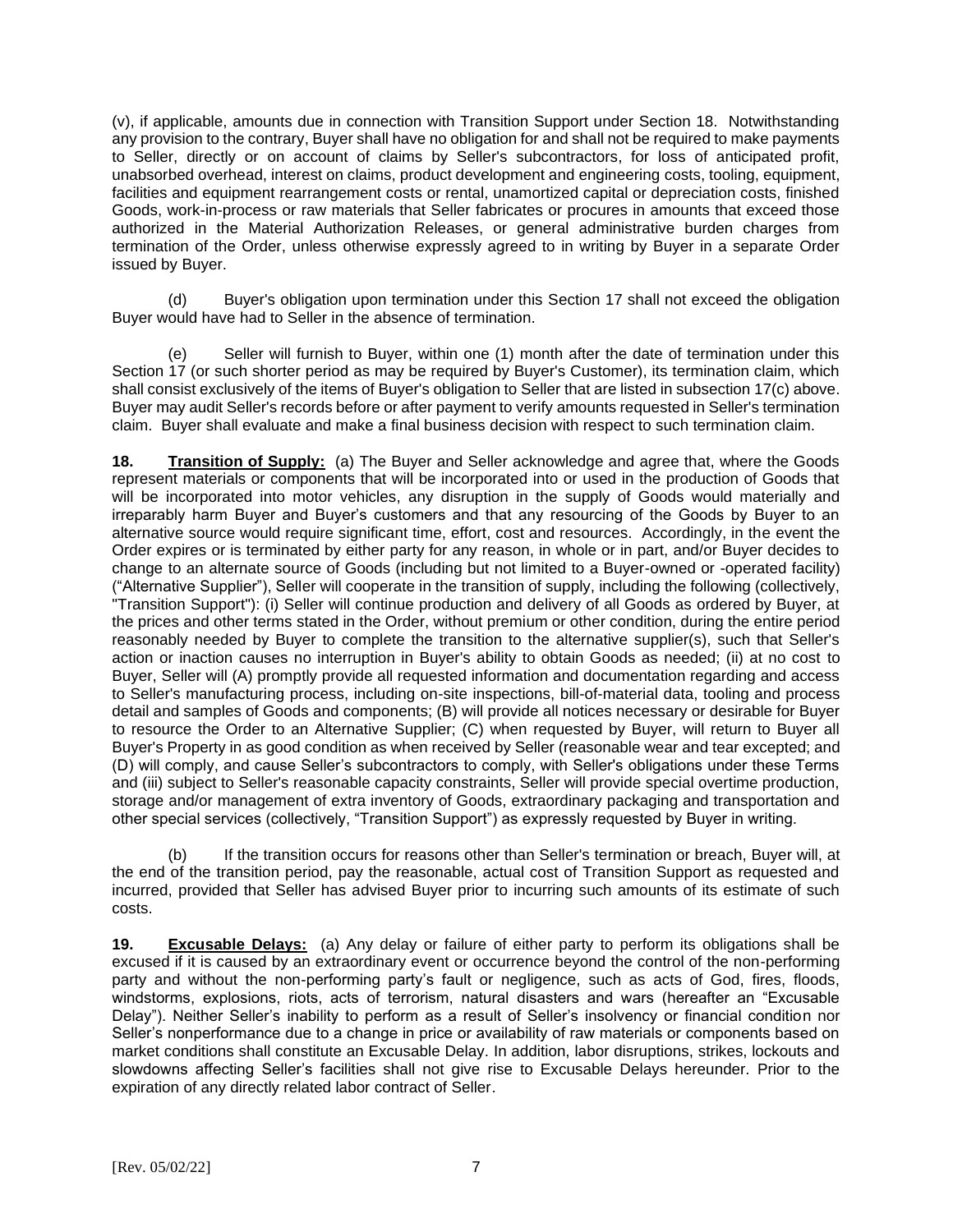(b) As soon as possible, but not later than one full business day after the occurrence of an Excusable Delay, Seller will provide notice to Buyer of the anticipated duration of the delay and the time in which the delay will be cured. During the delay or failure to perform by Seller, Buyer, at its option (a) may purchase the Goods from other sources and reduce its schedules to Seller by such quantities, without liability to Seller; (b) cause Seller to provide the Goods from other sources in quantities and at times requested by Buyer at the price set forth in a Purchase Order; or (c) may request Seller to deliver to Buyer at Buyer's expense all finished Goods, work in process and parts and materials produced or acquired for work under a Purchase Order.

(c) If the delay lasts more than fifteen (15) business days, Buyer may, among its other remedies, immediately terminate a Purchase Order without liability and procure replacement Goods from alternative sources.

**20. Technical Information Disclosed to Buyer:** (a) Unless otherwise agreed to in writing by the Buyer: (i) no information disclosed in any manner at any time by Seller, or Seller's contractors, to Buyer, or Buyer's Customers, will be treated as confidential, and (ii) Seller agrees not to assert any claim (other than a claim for patent infringement) against Buyer, Buyer's Customers or their respective suppliers, with respect to any information that Seller, or Seller's contractors, have disclosed or may disclose to Buyer, or Buyer's Customers, in connection with the Goods. (b) Seller may not release or disclose Buyer's Property to any third party without the express written permission of Buyer.

**21. Service and Replacement Parts:** So that Buyer can satisfy the current model service and replacement parts requirements of itself or its Customers, Seller agrees to supply Buyer with Goods, component parts and materials that are the same as the Goods, component parts and materials that Buyer purchases under this Order at the price(s) set forth in this Order plus any actual cost differential for packaging. If the Goods are systems or modules, Seller agrees to sell each component or part at a price that does not, in the aggregate, exceed the system or module price specified in this Order, less assembly costs, plus any actual cost differential for packaging. After Buyer completes its purchases for its Customers' current model requirements, Seller will sell such Goods, component parts and materials to Buyer or Buyer's designee in order to fulfill Buyer's past model service and replacement parts requirements for the longer of (i) a period of fifteen (15) years after Buyer terminates volume production of the Goods, or (ii) the relevant Customer's requirements with respect to such service parts, at the following prices: (a) for the first fifteen (15) years after the end of volume production, at the stated price of Goods set forth in the Order, plus any actual cost differential for packaging; and (b) beginning fifteen (15) years after the end of volume production, at the stated price of Goods set forth in the Order, plus any actual cost differentials for packaging and to take account of appropriately documented cost changes due to raw materials and set up.

**22. Buyer's Property; Tooling:** (a) The right, title and interest to all Goods, materials, tools, jigs, dies, gauges, fixtures, molds, patterns, equipment, designs, drawings, specifications, spare parts, trial parts, ancillary products, dunnage, racks, containers, items owned by Buyer and other items furnished by Buyer to Seller for use in manufacturing Goods, or for which Seller is paid or otherwise reimbursed by Buyer, including Buyer-owned Tooling acquired or fabricated pursuant to a Tooling Purchasing Order ("Tooling"), shall be and remain the property of Buyer ("Buyer's Property"). Seller shall bear the risk of loss and damage to Buyer's Property.

(b) Seller will (a) properly house and maintain Buyer's Property on Seller's premises; (b) not use Buyer's Property for any purpose other than for performance under the Purchase Order; (c) prominently mark Buyer's Property as property of Buyer; (d) refrain from commingling Buyer's Property with the property of Seller or with that of a third party; (e) adequately insure Buyer's Property against loss or damage, including, but not limited to, maintaining full fire and extended insurance coverage for replacement value and naming Buyer as an additional insured on such policies; (f) take reasonable steps to ensure that Buyer's Property does not become subject to any liens or other claims; and, (g) not move Buyer's Property to another location whether owned by Seller or a third party, without the prior written consent of Buyer.

(c) Seller expressly waives and releases any and all statutory, common law, equitable or other liens that Seller has or might have on or in connection with Buyer's Property for any and all work, including,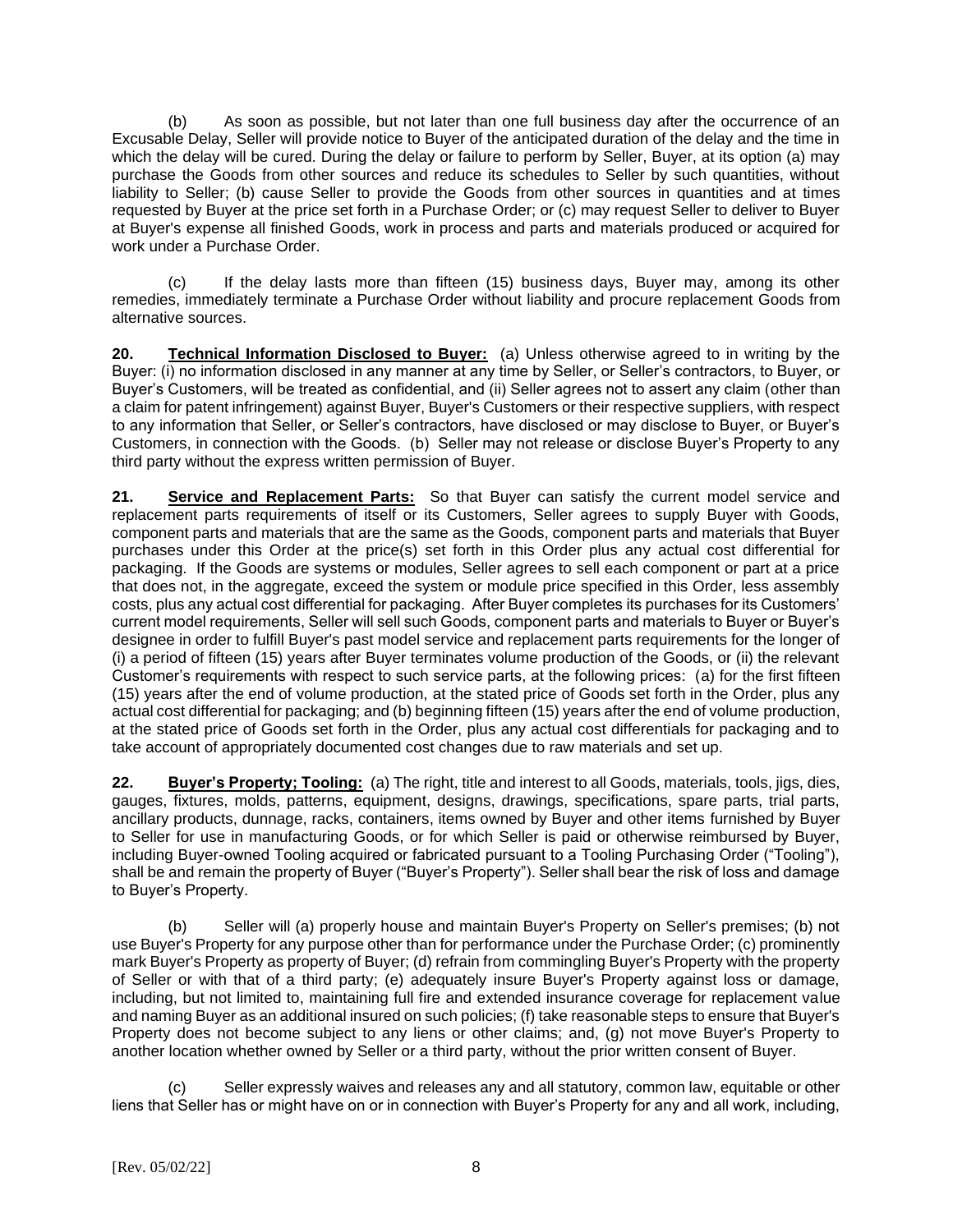but not limited to designing, manufacturing, improving, maintaining, servicing, using, assembling, fabricating or developing Buyer's Property. Seller hereby agrees to indemnify, defend and hold Buyer harmless from and against any loss, liabilities, costs, expenses, suits, actions, claims and all other obligations and proceedings, including without limitation all legal fees, other professional fees, and costs that are in any ways related to releasing, terminating or otherwise removing any such liens placed on Buyer's Property.

(d) Upon written request, Seller, at its expense, shall immediately deliver Buyer's Property to Buyer, properly packed and marked in accordance with the requirements of the carrier and Buyer. Seller shall assume all risk of death or injury to persons or damage to property arising from use of Buyer's Property or at Buyer's option, allow Buyer to enter Seller's facilities to remove Buyer's Property at any time and without prior notice. Unless otherwise agreed to in writing by Buyer, Seller, at its own expense, shall keep Buyer's Property in good condition and repair, including repair necessitated by wear and tear and other usage by Seller.

(e) In the event that Buyer issues a Tooling Purchasing Order, all right, title and interest in and to any part of the Tooling, including any and all designs, drawings, specifications, spare parts, trial parts and ancillary products, shall pass to Buyer as soon as it is acquired or fabricated in accordance with a Tooling Purchase Order or other written documentation issued by Buyer. During the term of a Purchase Order, all Buyer-owned Tooling in possession of Seller shall be deemed to be Buyer's Property and shall not be deemed to be a fixture or a part of Seller's real property.

**23. Seller's Property:** Seller, at its expense, shall furnish, keep in good working condition capable of producing Goods meeting all applicable specifications, and replace when necessary, all machinery, equipment, tools, jigs, dies, gauges, fixtures, molds, patterns, and items other than Buyer's Property that are necessary for the production of Goods ("Seller's Property"). Seller shall insure Seller's Property with full fire and extended coverage insurance for its replacement value. Seller grants to Buyer an irrevocable option to take possession of and title to Seller's Property that is special and/or dedicated for or configured for the production of Goods under an Order upon payment to Seller of its net book value less any amounts that Buyer has previously paid to Seller for the cost of these items. This option does not apply to Seller's Property used to produce Goods that are the standard stock of Seller or if a substantial quantity of like Goods are being sold by Seller to others.

**24. Set-Off; Recoupment:** In addition to any right of setoff or recoupment provided by law, all amounts due to Seller shall be considered net of indebtedness of Seller and its affiliates or subsidiaries to Buyer and its affiliates or subsidiaries. Buyer shall have the right to set off against or to recoup from any payment or other obligation owed to Seller, in whole or in part, any amounts due to Buyer or its affiliates or subsidiaries from Seller or its affiliates or subsidiaries.

**25. Assignment:** (a) Seller will not assign or delegate all or substantially all of its substantive duties under a Purchase Order, nor transfer to another any intellectual property right that is licensed to Buyer hereunder, without Buyer's prior and express written approval, nor assign any right to any receivable owed to Seller by Buyer hereunder. Any such assignment or delegation without the previous written consent of Buyer, at the option of Buyer, shall result in a termination of this Purchase Order.

(b) Any consent by Buyer to an assignment shall not be deemed to waive Buyer's right to recoupment from Seller and/or its assigns for any claim arising out of this transaction, and shall not prohibit Buyer from enforcing any of its rights against the assignee. Buyer will have the right to assign any benefit or duty under a Purchase Order to any third party upon notice to Seller with or without consent.

**26. Governing Law; Jurisdiction:**(a) Notwithstanding the foregoing, any request for injunctive relief may be brought by Buyer in any court(s) having jurisdiction over Seller and/or Seller's property and Seller consents to the jurisdiction of such court. Moreover, Seller acknowledges that money damages would not be sufficient to remedy as actual anticipatory or threatened breach of a Purchase Order by Seller with respect to the delivery of Goods, and that, in addition to all other rights and remedies, Buyer shall be entitled to specific performance and injunctive relief as a remedy for any such breach or threatened breach.